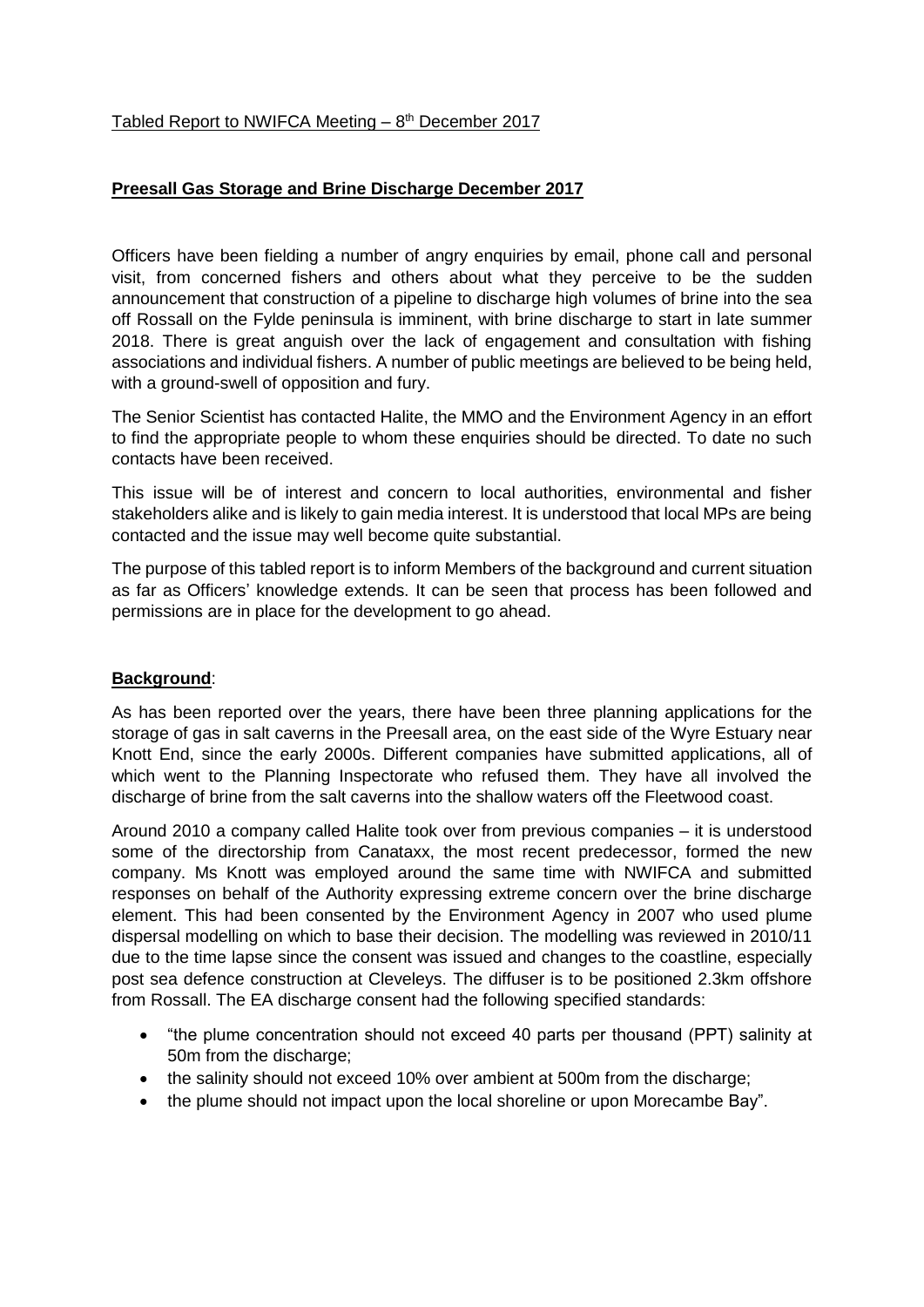The modelling predicted:

- "the plume concentration of 40PPT would be achieved at 50m from the discharge with the possible exception of 1-2 hours at low water slack on spring tides where it would reach 40PPT at 60m. The probability of maximum discharge load is considered very low as the washing process is unlikely to produce the theoretical peak concentration and the washing process could be managed to avoid this situation;
- a salinity of above 10% of ambient salinity can be achieved within 250m of discharge;
- the impacts upon the shoreline and Morecambe Bay are negligible and with normal (natural) spatial and temporal variations within the area".

"Following cessation of discharge water would be expected to return to normal within a short period of time".

Should this modelling prove accurate there should be no impact on protected sites like Morecambe Bay, Liverpool Bay, Shell Flat and Lune Deep. The diffuser sits just outside the boundaries of all of them. There would be a 'dead zone' for 50m radius around the diffuser head.

Ms Knott was involved in various meetings and tele-conferences with Halite, their consultants, Natural England and the Environment Agency. The greatest concern was that if the application was approved that the actual plume obeyed the modelling predictions, and if not that operations were immediately ceased. An agreement was made to set up a 'Marine Monitoring Group' should the application be approved consisting of EA, MMO, Natural England and NWIFCA, to ensure robust and on-site monitoring from the point of switch on of operations to ensure action is taken immediately should the brine behave differently to the modelling. This was lodged with the EA Discharge Consent.

The 2010 planning application went through a lengthy process and to the Planning Inspectorate, meetings of which Ms Knott attended on behalf of the NWIFCA. 40,000 objections were lodged and in 2012 the Planning Inspector recommended refusal of the application on the basis that the geological surveys were not detailed enough. The then Secretary of State refused the application.

Halite appealed the decision and on 17 January 2014, the High Court of Justice quashed the decision of the Secretary of State to refuse the Application. The then Secretary of State was required to redetermine the Application following the judgment of the High Court, and asked for further geological information which was provided by an independent expert. Other aspects of the project were also re-considered. Following this the SoS considered it was worthy of approval and overturned the previous decision. The Development Consent Order (DCO) was granted in 2015. In relation to the brine discharge the Secretary of State's decision letter of July 2015 states:

"In respect of the brine discharge into the Irish Sea, the Secretary of State notes the Examining Authority's findings in section 6 of the ER and other representations received under the 2010 Rules on this matter. The Secretary of State agrees that the requirements in the deemed marine licence within the Order will ensure monitoring of the receiving waters around the discharge and confirm conditions and any environmental impacts. The Secretary of State agrees with the Examining Authority's findings and is satisfied that this impact will be regulated by the Marine Management Organisation and the EA". (SoS decision letter. July 2015).

The Science Team were aware of the redetermination and were keeping a watching brief on any movement to act when necessary and to report back to Members.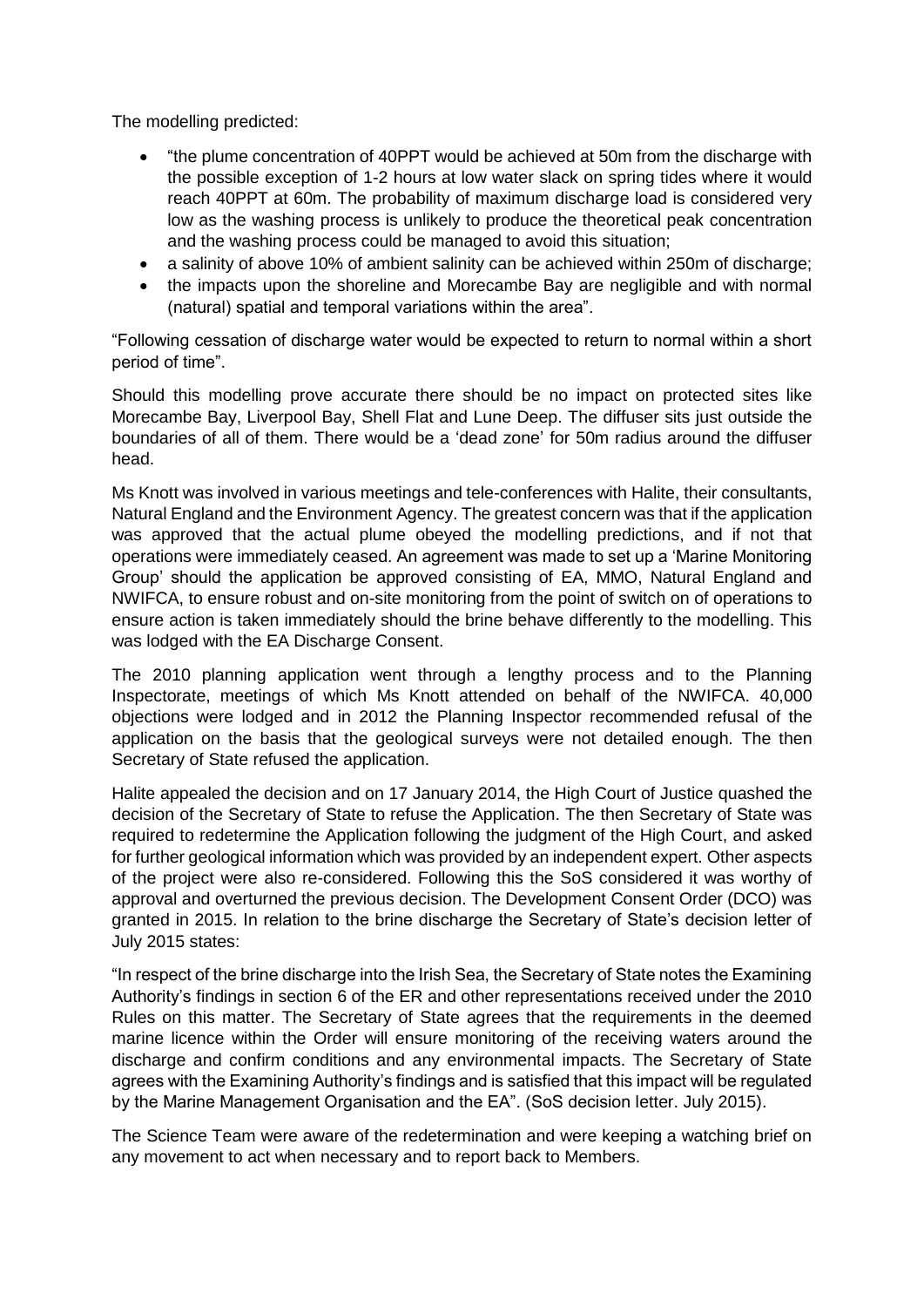## **Current Situation**:

Following the granting of the DCO things went quiet until autumn 2016 when Ms Knott was contacted by Halite and their consultants and a meeting was arranged, as reported to Members earlier this year. The meeting agreed that NWIFCA would be kept fully up to date with progress, specifically in order to ensure full engagement with the Authority and fishing stakeholders. Shamefully this has not been the case, despite further requests for updates from the Senior Scientist to Halite.

The first that Officers knew that progress had been made was a request from a consultancy for NWIFCA dispensation to carry out benthic surveys. It then transpired that both NWIFCA and Natural England had been omitted from consultation on the Baseline Benthic Monitoring Methodology, since when there have been a number of tele-conferences where both NE colleagues and the Senior Scientist have expressed disquiet about the methodology and the timing of baseline data collection in November, and the fact that both agencies were omitted from the consultation. It appeared that the agreement for the Marine Monitoring Group had also been lost. Naturally strenuous effort has been made to ensure this has been re-instated, although it has worryingly yet to be formed.

The timeline as understood is that infrastructure construction is commencing in 2018, with pipeline construction occurring during summer and first brine discharge to occur in October 2018. First gas storage is due in 2020.

Halite have been contacted again with a request for up-to-date information and it has been made very clear that their lack of engagement with the NWIFCA, fishing associations and individuals is disgraceful. Information on current proposals has been obtained from the internet:

- Up to 19 new purpose built caverns 100m diameter 50m to 200m tall At least 300m below the ground surface • Shaped for stability
- Gas is stored in salt deposits because of its unique properties which prevent gas migrating
- Seismic forces, whether from fracking or natural seismic events, will not affect the cavern stability.

The building of the brine discharge pipeline is licensed through Marine Licensing by the MMO (Marine Management Organisation). Apparently the plume modelling has been reviewed by the EA, but officers have not had sight of the report or any changes which might affect the EA Discharge Consent.

Halite's website states that the Discharge Consent contains specifics on:

- Exceedance limits on discharge volume, rate, salinity, suspended solids, pH, tributyl tin, total cadmium and temperature;
- Should discharge cause salinity, tributyl tin and copper levels in the receiving waters to exceed the limits stated, the discharge will cease (and will not re-commence without the prior written agreement of the Environment Agency)

There is also an Environment Agency Abstraction Licence which:

- Permits the abstraction of water from Fleetwood Fish Dock for the purposes of solution mining
- Limits on maximum quantity of water to be abstracted
- Measuring and reporting requirements